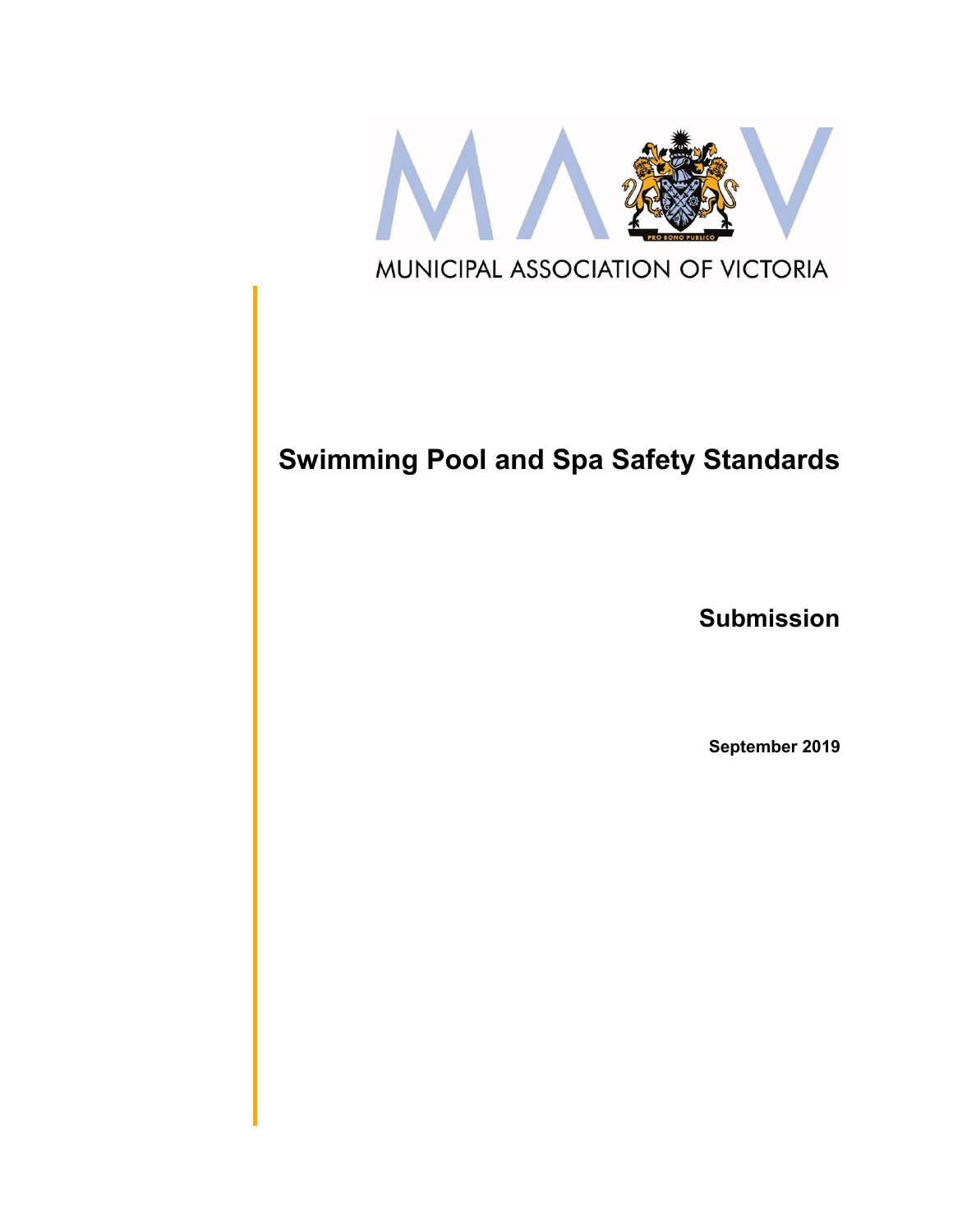

#### *© Copyright Municipal Association of Victoria, 2019.*

*The Municipal Association of Victoria (MAV) is the owner of the copyright in the publication MAV Submission–Pool and Spa Safety Standards.* 

*No part of this publication may be reproduced, stored or transmitted in any form or by any means without the prior permission in writing from the Municipal Association of Victoria.* 

*The MAV does not guarantee the accuracy of this document's contents if retrieved from sources other than its official websites or directly from a MAV employee.*

*The MAV can provide this publication in an alternative format upon request, including large print, Braille and audio.*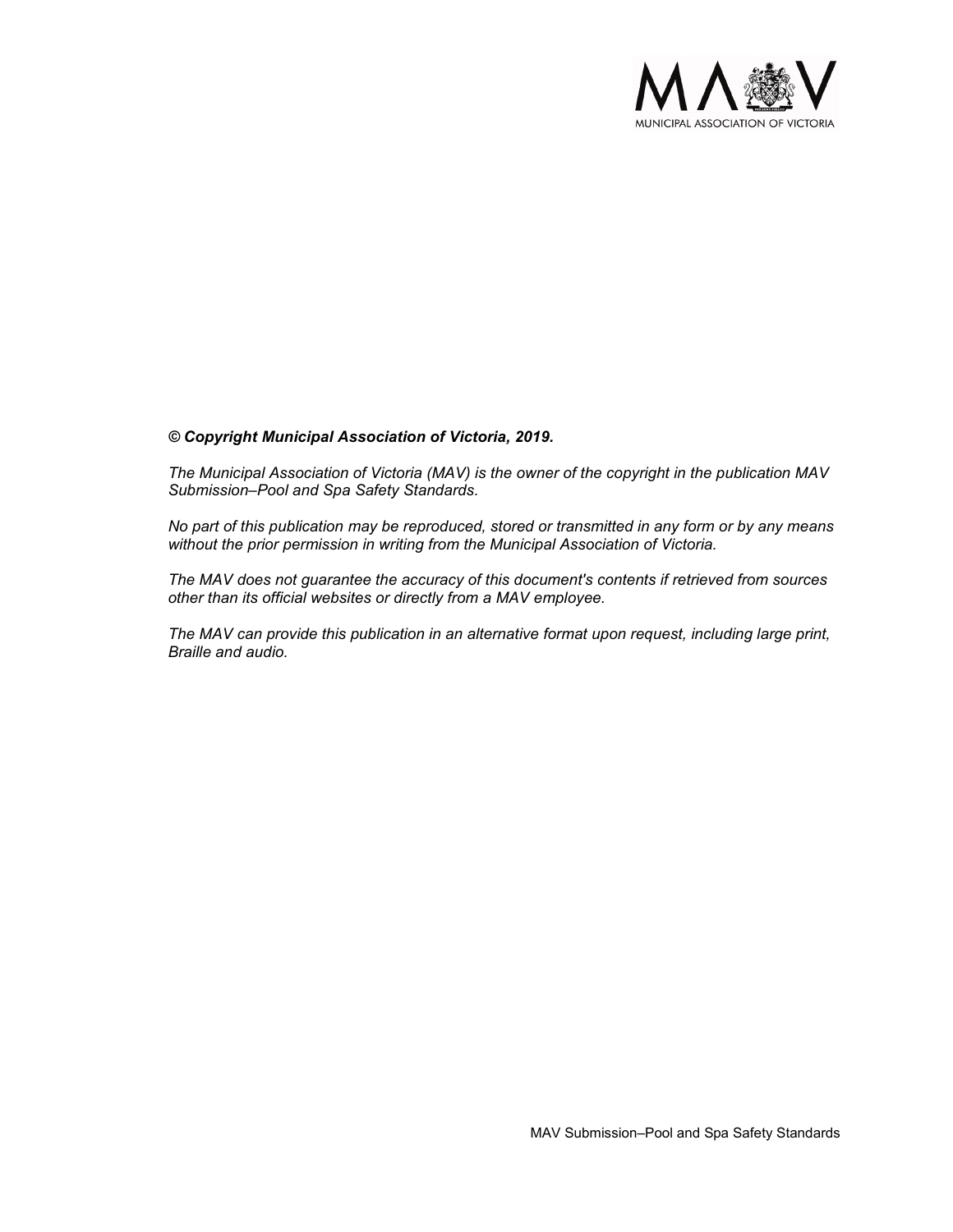

# Table of contents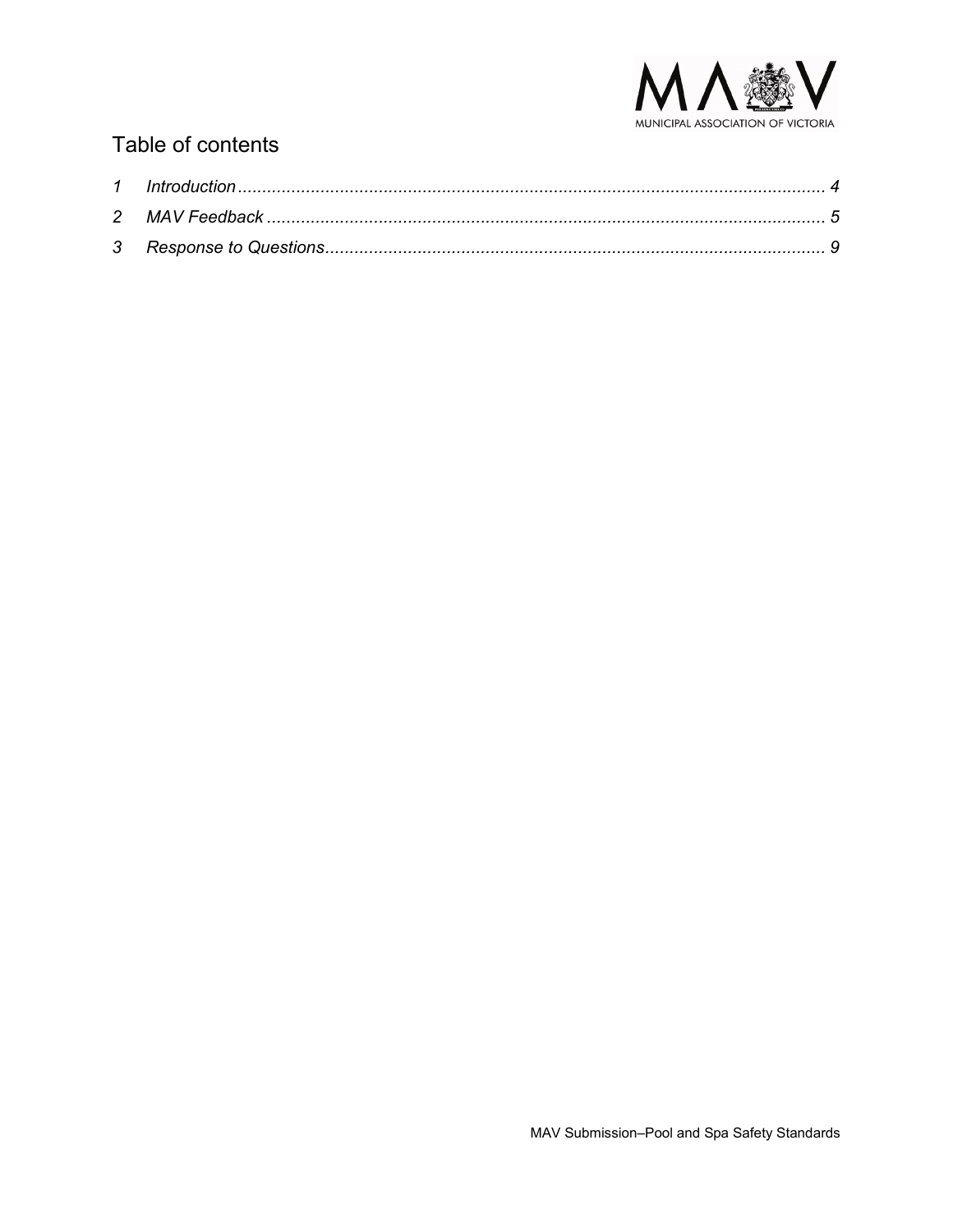

# <span id="page-3-1"></span><span id="page-3-0"></span>**1 Introduction**

The Municipal Association of Victoria is the peak representative and advocacy body for Victoria's 79 councils. The MAV was formed in 1879 and the *Municipal Association Act* 1907 appointed the MAV the official voice of local government in Victoria.

Since 1991, pools and spas in Victoria have been required to have barriers meeting prescribed standards. This is due to a recognition of the serious drowning hazard they pose.

However, Victoria has not had an effective compliance regime to ensure those standards are met. Evidence from councils suggest that current rates of compliance are less than 10%.

Parental supervision is the key to pool safety.A functioning inspection regime can provide additional protections to ensure that momentary lapses do not have tragic and irreversible outcomes. The Victorian Coroner has repeatedly cited non-compliance with barrier standards as a contributing cause to drownings, and called for action to address this.

The MAV largely supports the framework proposed in the draft regulations. It is in line with our understanding of the evidence and the views of expert stakeholders. In many ways this is a positive step forward

In 2017, the MAV sought the views of our member councils on this issue. 38 of Victoria's 79 councils responded. Those responses were overwhelmingly in favour of a mandatory registration and inspection regime. 33 councils supported mandatory registration of pools and spas and 36 councils supported mandatory regular inspections.

Administering a mandatory inspection regime imposes a significant burden on council resources. We believe it is necessary and justified to set fees to meet full cost recovery for councils. Pool owners, and not other ratepayers, should bear the cost of ensuring pool safety.

We understand many pool owners will be resistant to increasing the costs of owning a pool. Those without children in particular may wonder why this applies to them. In a significant proportion of fatal drownings, the victim did not reside at the property in question. In some cases they have accessed the pool without the knowledge of the pool owner. We must ensure that all pools are safe through having a compliant barrier.

It is unlikely that councils will realise a net profit from the implementation of this regime. Proposed maximum fees have been modelled based on expected costs.Councils would face significant pressure from their community not to overcharge. Some councils may choose to operate an inspection service, in which case they would be competing against private practitioners in a commercial market.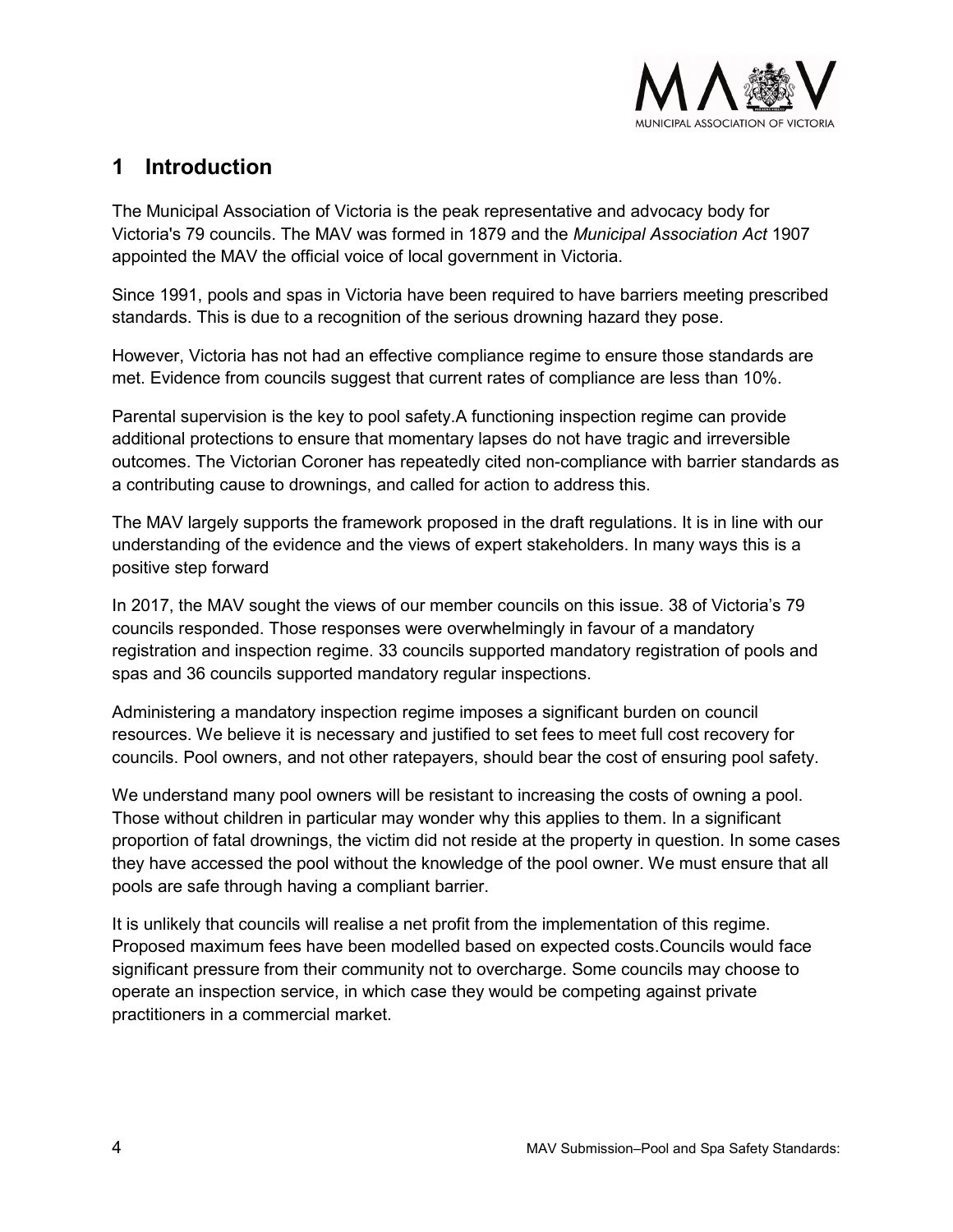

# **2 MAV Feedback**

The MAV largely supports the preferred options set out in the Regulatory Impact Statement. We draw attention specifically to the below issues in addition to our responses to the questions below.

# Financial implications for councils

Several councils have indicated that the proposed fees and penalties will be significantly below cost recovery for them.

We believe councils have submitted these modelled costs directly to DELWP and so have not repeated them here.

Councils operate in a rate-capped environment, and are extremely constrained in their ability to take on new responsibilities that are not appropriately funded. Council building units are often among the most resource constrained areas within council, and we are concerned by the prospect of stretching these resources even further.

We believe that in addition to further reviewing the proposed fees and penalties ahead of implementation, a commitment should be given to a 12-month review. Councils and ratepayers cannot afford to bear the costs of this regime for five or ten years until a mid-term or sunset review is conducted if the initial assumptions prove to be incorrect.

# Awareness

A wide-reaching and multi-media awareness and education campaign must be funded and implemented by the State to communicate to swimming pool and spa owners their obligations under the regulations. Materials should also be made available to councils to assist them in providing localised communication to their community.

We also believe that upon an RBS issuing an occupancy permit for work including a pool or spa, the RBS should be required to provide the landowner with notice in a prescribed form of their requirements to lodge a certificate of compliance, and their ongoing responsibilities.

For the viable operation of the regulations, it is vital that the existing baseline awareness among pool and spa owners is lifted. Without this, councils will be faced with unmanageable workloads due to excessive levels of non-compliance requiring their attention.

# Guidance material

The VBA must produce effective guidance for practitioners and councils to accompany the regulations.

Under the proposed regulations, an inspector must immediately issue a certificate of noncompliance if "*the non-compliance of the barrier with the applicable barrier standard poses a significant and immediate risk to life or safety*". We believe practitioners will require guidance on the interpretation of this requirement. In the absence of appropriate guidance, practitioners may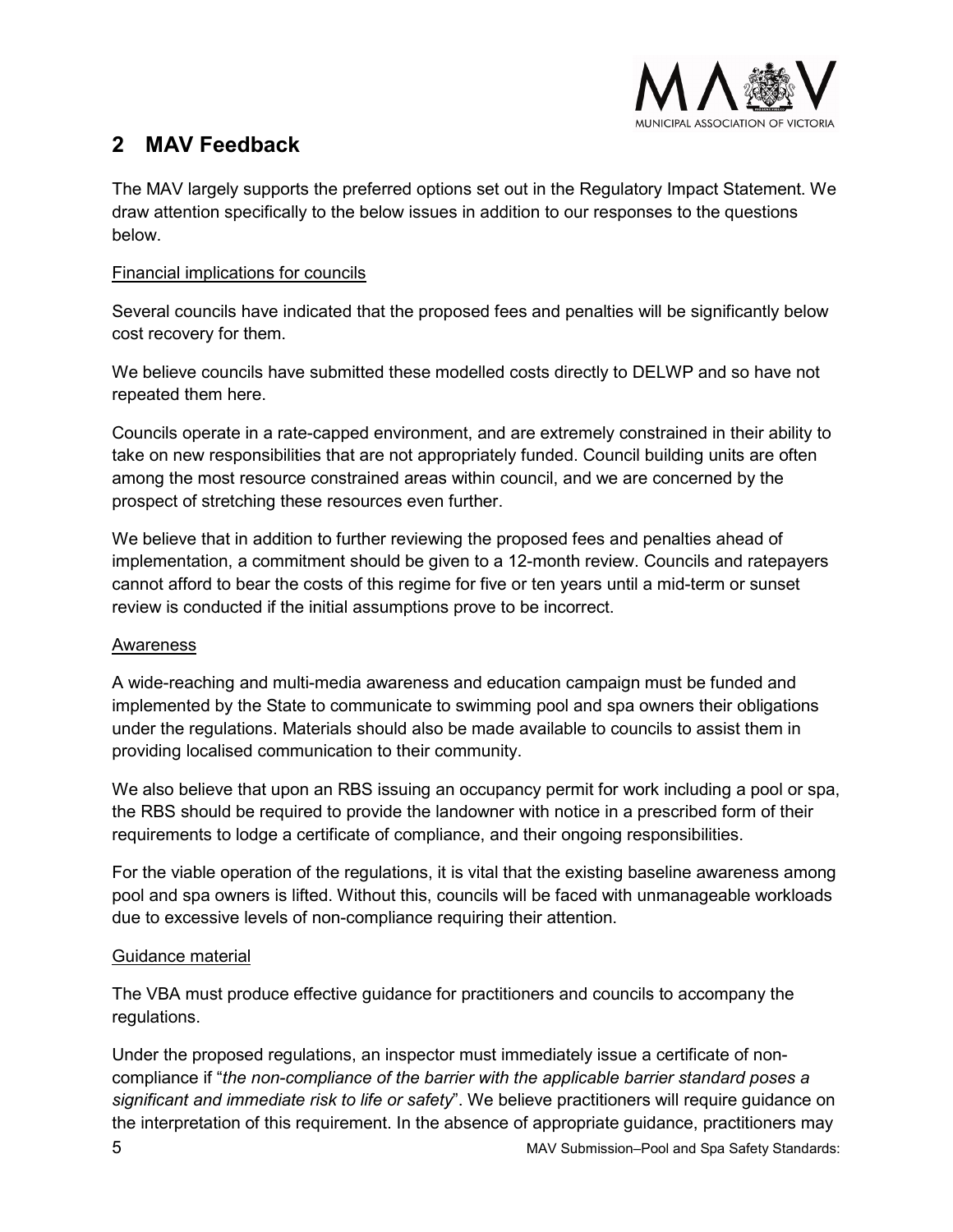

choose to refer any issue of non-compliance to councils via a non-compliance certificate. Due to limited council resources, this would undermine the entire operation of the proposed system.

### Lack of accessible records

In many cases, councils do not have accurate and accessible information about pools in their municipality. This will mean a significant burden in determining the construction date of pools, particularly older pools, as required under the regulations. Building permit records may be incomplete, missing, or difficult to access. Due to this, the initial registration period will be challenging for councils. The State should make administrative support available for those councils that require it.

### Implementation timelines

There are four key dates proposed by the regulations, that for initial registration of all pools and spas, and three different dates for initial lodgement of a certificate based on the date of construction. We are concerned by the dates proposed in the draft regulations.

We believe that the date for initial registration does not afford councils enough time to establish their registers.

We believe that there should be 12 months, rather than 6 months, between lodgement dates for the three tranches of pre-existing pools.

We also believe that the current proposed timeframes do not allow enough time for a sufficient private workforce to be established to undertake inspections. Nor do they provide adequate timeframe to revisit the proposed fee and penalty structure as we believe is required.

#### How to notify new and prospective owners of their responsibilities

Councils should not be required to pro-actively notify new pool owners of their responsibilities upon a transfer of land. This is better handled through existing procedures, rather than creating a new burden on councils.

In the long term, this should be handled through sale or lease of land:

- A current certificate of barrier compliance should be required as a part of Section 32 information for prospective buyers
- A current certificate of barrier compliance should be required prior to entering into a residential rental agreement

Acknowleding that these solutions require changes to other legislation and regulations, shorter term alternatives include:

- Standard notifications on rates notices, noting whether there is or is not a pool registered at this property and if so the requirements on that property owner.
- Inclusion of the relevant information as part of a Regulation 51 notice supplied by council on request.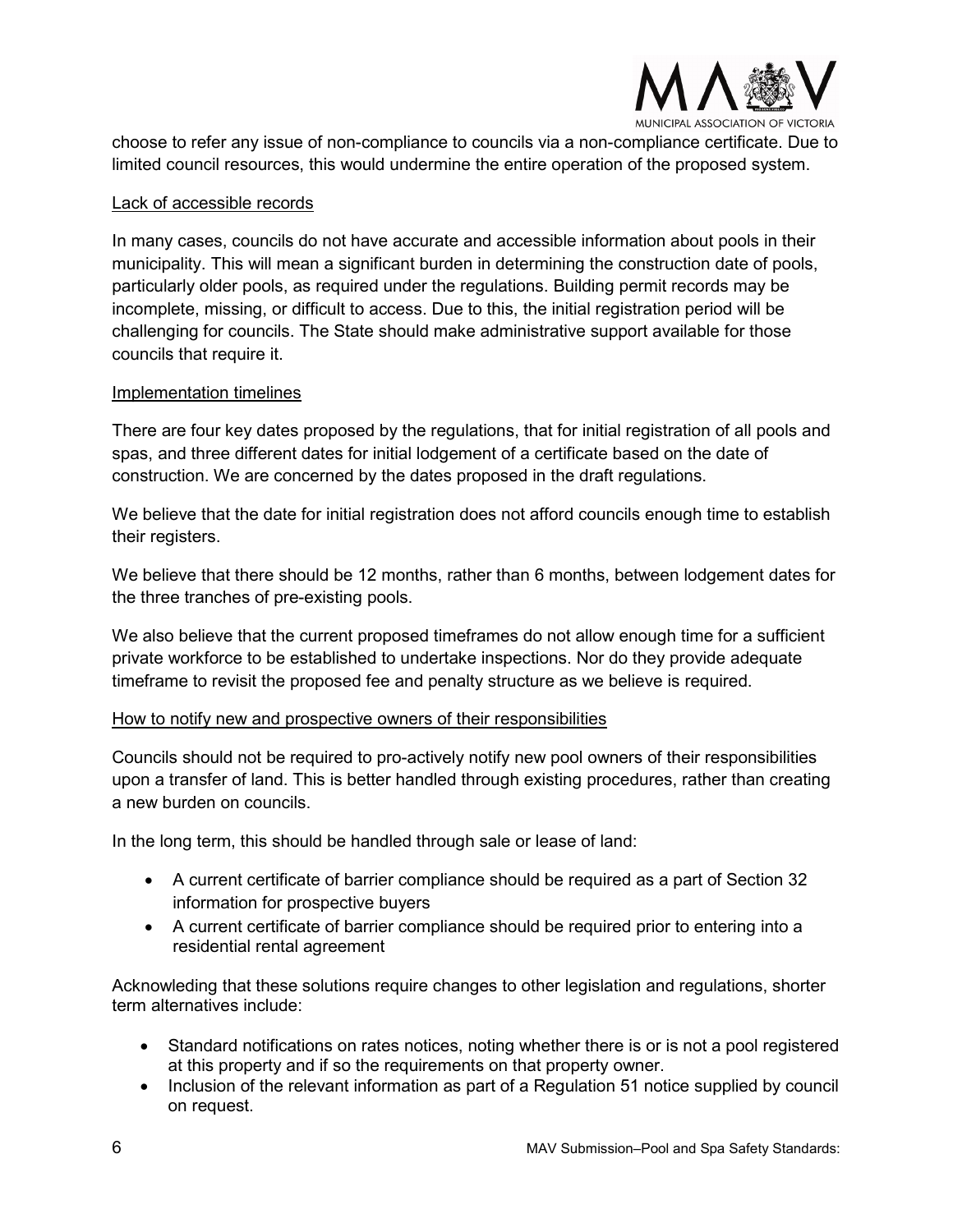

# CPR Signage

We support Life Saving Victoria's view that CPR signage should be required. This would come at minimal cost to the pool owner. It serves both to assist proper application of CPR, and as a visible reminder of the potential risk of drowning.

# Auditing

Auditing of this regime will be challenging for the VBA. Existing audits depend on the VBA having access to building work. We believe pool owners could be reluctant to give the VBA access to their property to do secondary inspections and determine whether a certificate has been issued correctly. A lack of information relating to inspections on the pool register may also hamper the ability to conduct audits. Data on when and where particular inspectors have undertaken inspections would be valuable in identifying where due care may not be given. A high volume of inspections in a short period may serve as an initial red flag.

# Powers of the Municipal Building Surveyor

The power to issue a barrier improvement notice should lie with the Municipal Building Surveyor rather than council. This would be consistent with other similar powers under the Act and Regulations.

This also applies to the power to extend time for lodgement of a certificate of compliance.

It should be clear that the decision to issue a barrier improvement notice may be made by relying on the certificate of barrier non-compliance that has been provided. Otherwise, some MBSs may be unwilling to issue a barrier improvement notice without having conducted an inspection themselves. This would undermine the operation of the system which relies on much of the inspection load being born by private inspectors.

# On paper appeals

Where a pool owner wishes to appeal a determination made by council on the construction date of a pool, this appeal process should occur on papers. Appeal processes are onerous for councils. For rural councils in particular, they will generally need to dedicate an entire day to commute to and participate in an appeal, in addition to any preparatory work.

# Decomissioning and deregistration of swimming pools

Many Municipal Building Surveyors would not be willing to remove a pool or spa from the register based only on the claim of the landowner that it has been decomissioned. In most cases, an inspection by council staff to verify this would be prudent before removing a pool from the register. This should be subject to cost recovery by the council through a prescribed fee associated with the removal of a pool from the register. Minimum criteria should also be established to determine whether a pool has been decommissioned, to ensure a consistent process is applied.

# Relocatable pools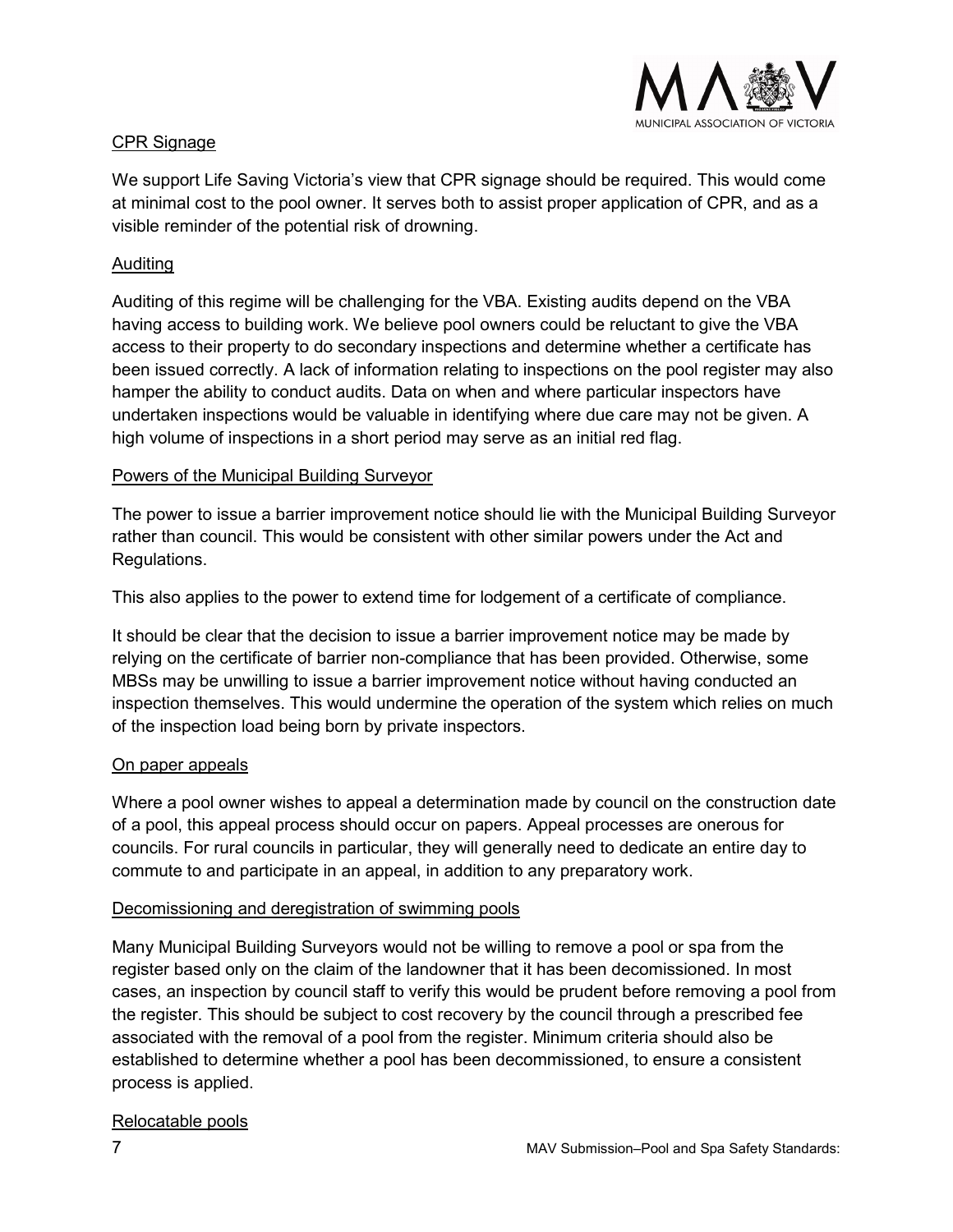

Relocatable pools are clearly one of the most challenging aspects of the regulations.

Many relocatable pools contain water filtration systems, indicating that the intended use is for a prolonged period of time. Consideration should be given as to whether any pool that contains a filtration system should not be considered relocatable.

Some councils have also noted that relocatable pools are sometimes located in front yards of properties or in rear yards with poor boundary fencing. This highlights the lack of understanding of requirements among owners of relocatable pools in particular, and the high risk they can pose.

### Prescribed forms

All required notices, directions, and certificates must be prescribed forms. This will ensure consistency in format and the provision of all required information. This will also assist councils seeking to automate capturing of information digitally from physical forms. This is impossible if each practitioner is using instruments in different formats.

#### Timelines for action

Some councils have noted that where action is required within a specified timeframe, such as 20 business days to address minor non-compliance, this would be better expressed in the equivalent number of calendar days.

It has also been raised that these time periods should be considered in context with the time frames for Building Appeals Board appeal processes and adjusted accordingly.

#### Certificates of barrier non-compliance

The current proposed model, whereby a pool owner is charged a fee for lodging a certificate of non-compliance, is unintuitive and creates additional burden on council. We believe that rather than a lodgment fee, this should be structured as a penalty.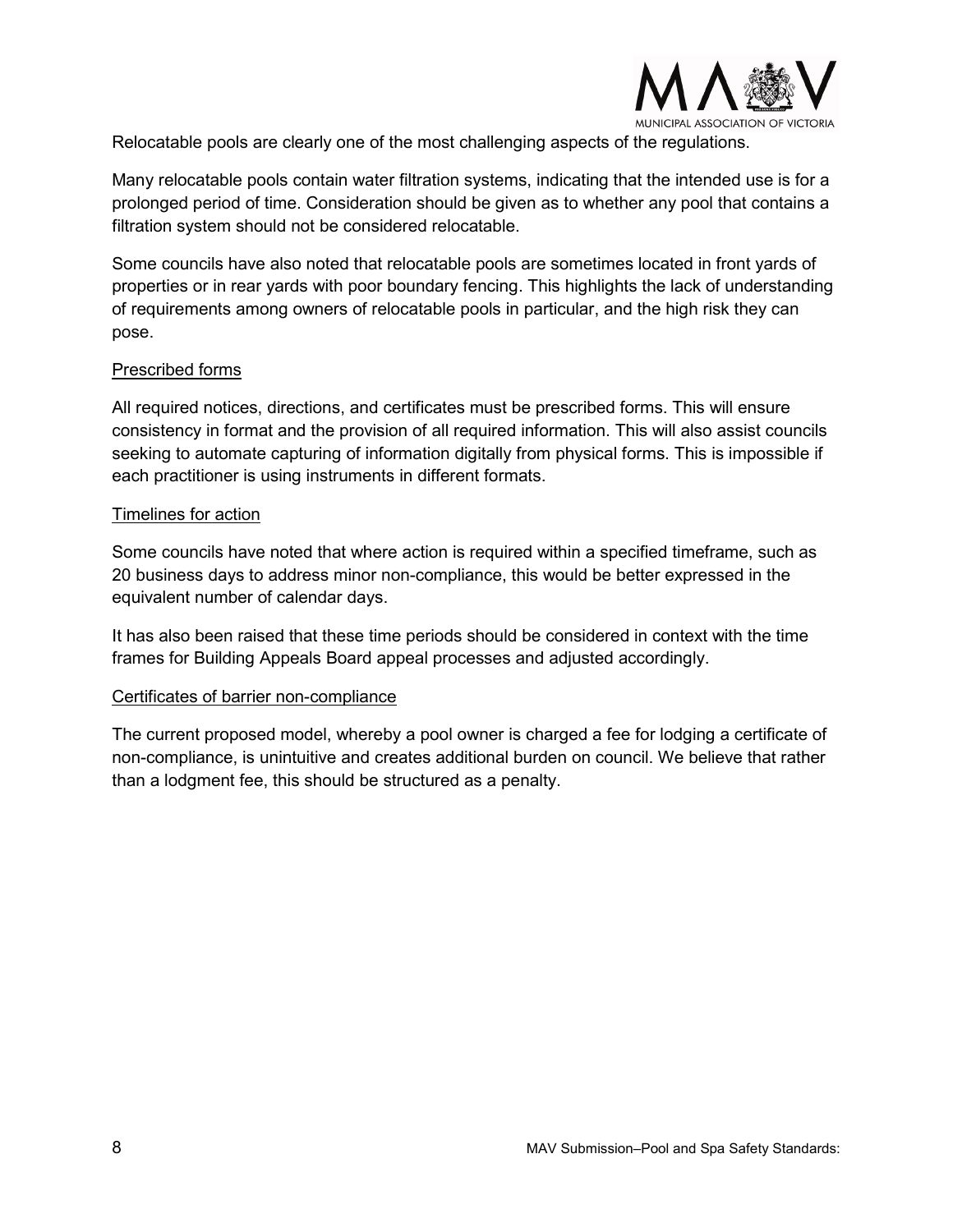

# <span id="page-8-0"></span>**3 Response to Questions**

### **Chapter 2—Proposed regulatory approach**

1. Do you agree that there should be no prescribed fee for the carrying out of an inspection and certification of a safety barrier? Please explain your response.

In order for a successful commercial market to establish, we believe there must be no prescribed maximum fee for the inspection and certification of a safety barrier.

However, we are wary of the potential for a race to the bottom by practitioners offering inspection services. The VBA should take an active role in monitoring the performance of inspectors. Particular regard should be given to where an inspector purports to have undertaken numerous inspections on the same day. This may indicate that a lack of due care is being given to the inspections.

If the oversight of inspectors proves to be ineffective, DELWP should consider introducing a prescribed minimum fee for inspections at a later date.

2. Do you agree that there should be no prescribed fee for councils to carry out information searches in relation to determining the date of construction of pools and spas? Please explain your response.

Due to changes in record practices, the difficulty of performing an information search will vary considerably from pool to pool and council to council. In general, the older a pool is the more difficult it will be to provide information on that pool.

We believe that the proposed registration fee does not adequately cover the cost to council of establishing the construction date. To avoid this burden being passed onto the general ratebase, we believe it is appropriate that councils be able to charge a fee for the associated information searches.

3. If you believe that a separate fee for council information searches should be charged, do you believe that the fee should be prescribed via regulations or set by individual councils? Please explain your response.

We believe the question of whether this fee should be prescribed or set by council needs further investigation. While a prescribed fee would provide certainty and consistency to owners, the significant variation in burden across different council information management systems means this may not be an effective method of achieving cost recovery.

4. Do you agree that there should be no requirement for renewal of registration? Please explain your response.

We support the option to not require renewal of registration. However, we believe the lodgement fees for certificates of compliance should be revisited to ensure that they adequately account for administrative costs in the period between lodgement. We do not believe this is currently the case.

# **Chapter 3—Registration**

5. Do you support mandatory registration of all swimming pools and spas? Please explain your response.

We support the mandatory registration of all swimming pools and spas. Current levels of compliance with requirements for barrier fences are extremely low. A mandatory scheme is required to address noncompliance and the resulting potential for significant harm.

6. Is the proposed deadline of 14 April 2020 for owners of existing swimming pools and spas to apply to register an appropriate timeframe? Please explain your response.

This deadline is not appropriate.

We do not believe that this deadline, and the associated date of 1 December 2019 for councils to allow registration, provides councils with enough time to implement an appropriate database.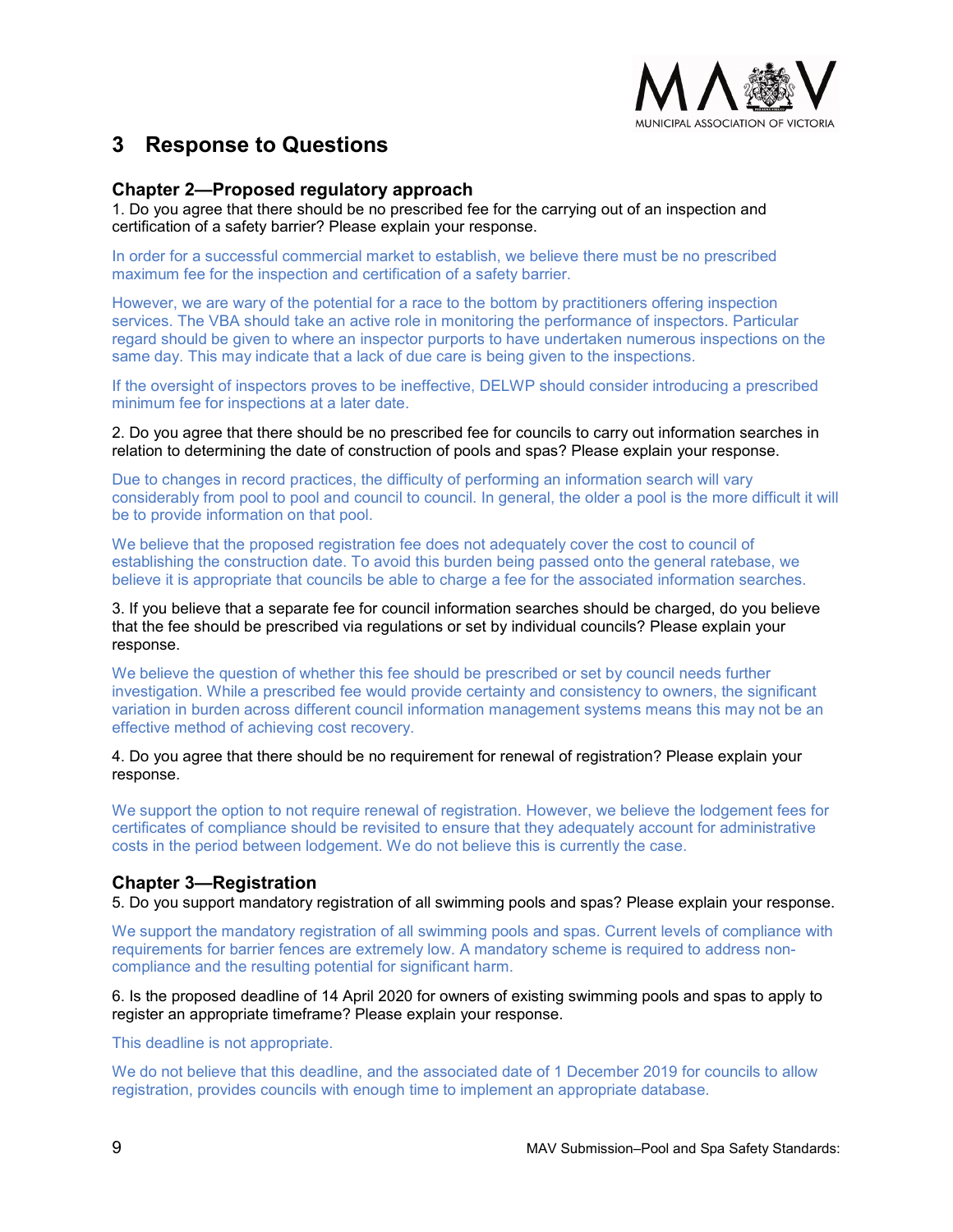

We also believe more time is required to educate pool owners on their responsibility to register. Failure to register by large numbers of pool owners would lead to registration being a council-led process. Councils do not have the resources to undertake this.

7. Is the requirement for a registration application for new swimming pools and spas to be submitted within 30 days of the owner's receipt of a certificate of final inspection/occupancy permit appropriate? Please explain your response.

#### This timeframe is appropriate.

8. Do you support no fee being required for an application to remove a swimming pool or spa from the register? Please explain your response.

No. Removal of the pool from the register requires the council be satisfied that the pool or spa no longer exists or has capacity to contain water that is more than 300mm deep. Councils may be unwilling to approve the removal of a pool from the register without inspecting the property. A fee to address this would be appropriate.

9. Do you agree with the information proposed to be prescribed as required to be kept on the register? Please explain your response.

#### All the information proposed to be prescribed on the register is appropriate.

10. Is there any other information that should be required to be included on the register? Please explain your response.

The information on a certificate (of barrier compliance or barrier non-compliance) is directly relevant to the operation of the inspection and registration regime. We understand that the provisions in the Act may not currently support prescribing that copies of certificates be included on the register. The Department should investigate whether a legislative change allowing this to occur would be feasible, and provide advice to the Minister accordingly.

However, there may also be benefit in transcribing some of the information on a certificate directly into the register. This would ensure that key information can be easily searched and compiled, which may not be the case with a scanned version of a physical document. This information should be limited to that which is relevant across multiple properties to lessen the need for data entry by council.

For any certificates issued, the identity of the pool inspector and the time of inspection should be included on the register directly. This would enable the VBA to assess at a glance the frequency with which an individual inspector is undertaking inspections. Where an inspector is reporting a large number of inspections in a short space of time, it may indicate they are not performing those inspections with due care. This could be an important prompt for the VBA to investigate further. This information would also give some insight into the health of the industry.

Photographs taken of the approved barrier, as well as information on the matters of non-compliance previously identified, would prove invaluable both to councils and building inspectors in future assessment of a pool.

11. What, if any, additional obligations should be placed on councils to keep the register up to date? For example, if after inspecting a safety barrier, an inspector believes that the applicable barrier standard recorded on the register is not accurate, should council be required to update the register? Or can this be left to the discretion of councils?

#### None. The responsibilities under the Act are sufficient.

12. Do you have any information or data supporting an amendment to the requirements in relation to windows in walls used as barriers for pools constructed prior to 8 April 1991? If so, what amendments should be introduced to address these issues?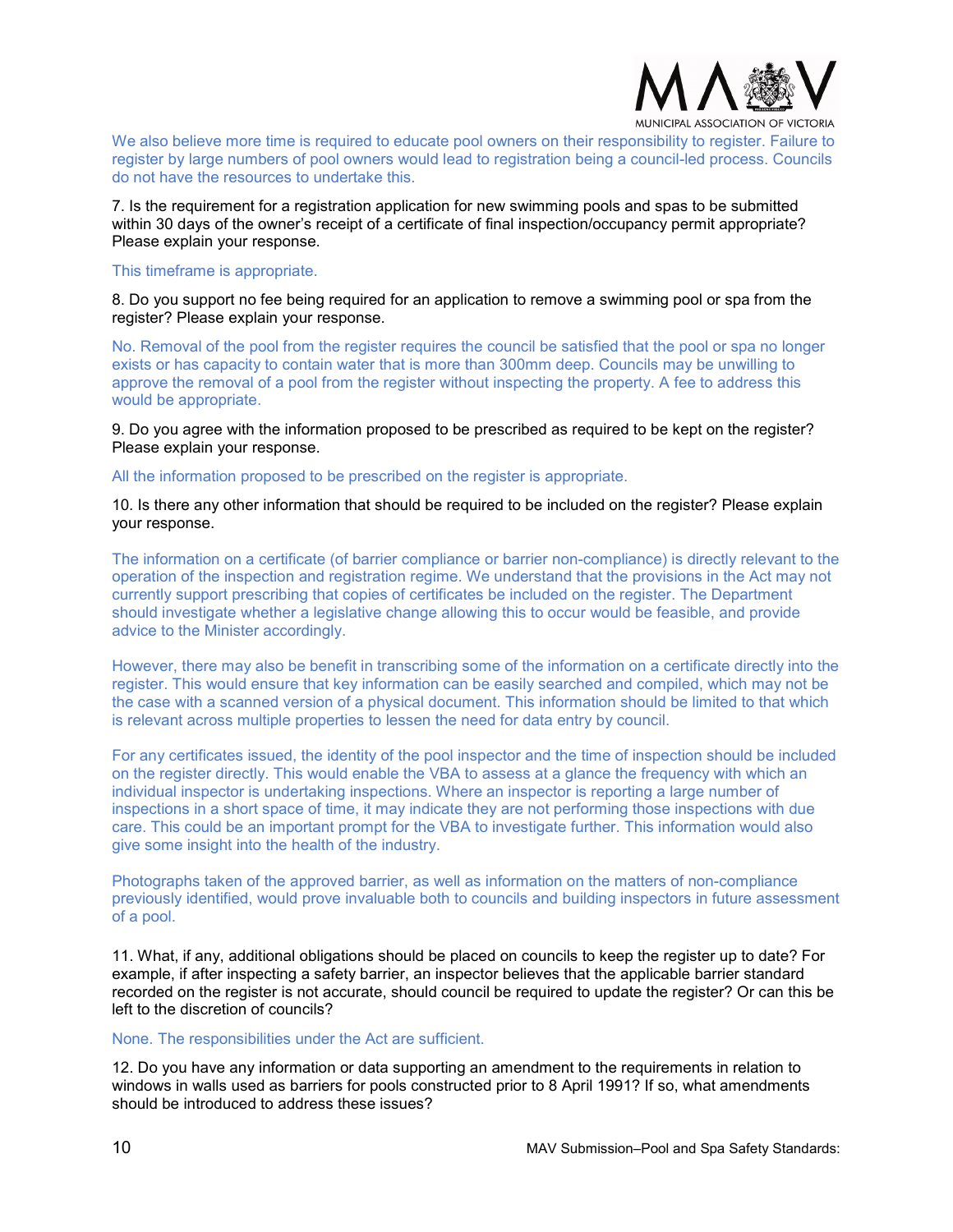

No.

13. Do you have any information or data regarding how many swimming pool and spa barriers are likely to have multiple applicable barrier standards, i.e. because of alterations to part of a barrier?

#### No, but several councils expect this to be a common issue.

14. To what extent do you believe a system of mandatory self-assessment by owners of the compliance of their safety barriers would increase the safety of swimming pools and spas across Victoria? Please explain your response.

The availability of a self-assessment tool may assist owners in non-inspection years, as well as in preparing for an inspection.

However, the limited uptake of the VBA's voluntary register is informative. Self-assessment can at-best perform a supplemental role in improving compliance. Self-assessment tools may become more effective once pool and spa owners are made more aware of their responsibilities through the mandatory regime.

15. Do you agree that councils should be responsible for determining the date of construction? Please explain your response.

Yes. Councils have access to records of historical building approvals, which should be the primary source for determining date of construction.

Unlike pool owners, councils do not have a potential incentive to overstate the age of a pool thus making it subject to less stringent requirements.

As noted under questions 2 and 3, this will often be a significant burden on councils and should be subject to cost recovery.

Some councils have suggested that a more appropriate test is to establish the appropriate standard that applies, rather than the date of construction, as this is the key information that is being sought.

#### **Chapter 4—Inspection and Certification**

16. Do you agree that the average period for operable components of a barrier to fail in the absence of appropriate maintenance is approximately three years? Please explain your response.

Yes. This matches discussions we have had with a number of stakeholders.

17. Do you agree with the proposed timeframes for when owners of swimming pools and spas constructed or under construction prior to 14 April 2020 must provide their first certificate of pool and spa barrier compliance? Please explain your response.

We agree that pools should be brought into compliance as soon as reasonably practicable. However, we have concerns about the proposed timeframes. The initial registration and first lodgement period will be the most challenging and resource intensive period for councils. We are concerned that the current proposed dates will result in a new deadline being reached when the work required by the previous deadline is still occurring.

We believe that 12 months between lodgement dates for the three tranches is more appropriate.

18. How long does it usually take councils to resolve matters of swimming pool and spa safety barrier non-compliance? Which factors influence the time taken (e.g. age of barrier)?

Bringing a safety barrier into compliance is an onerous task for councils. By far the largest factor in the time taken is the willingness of the owner to cooperate. An uncooperative pool owner can mean that compliance takes many months, and even years.

19. Do you believe that 30 days is an appropriate maximum 'currency' period for the lodging of a certificate of pool and spa barrier compliance? If you believe an alternative period is more appropriate, please indicate the period in your response.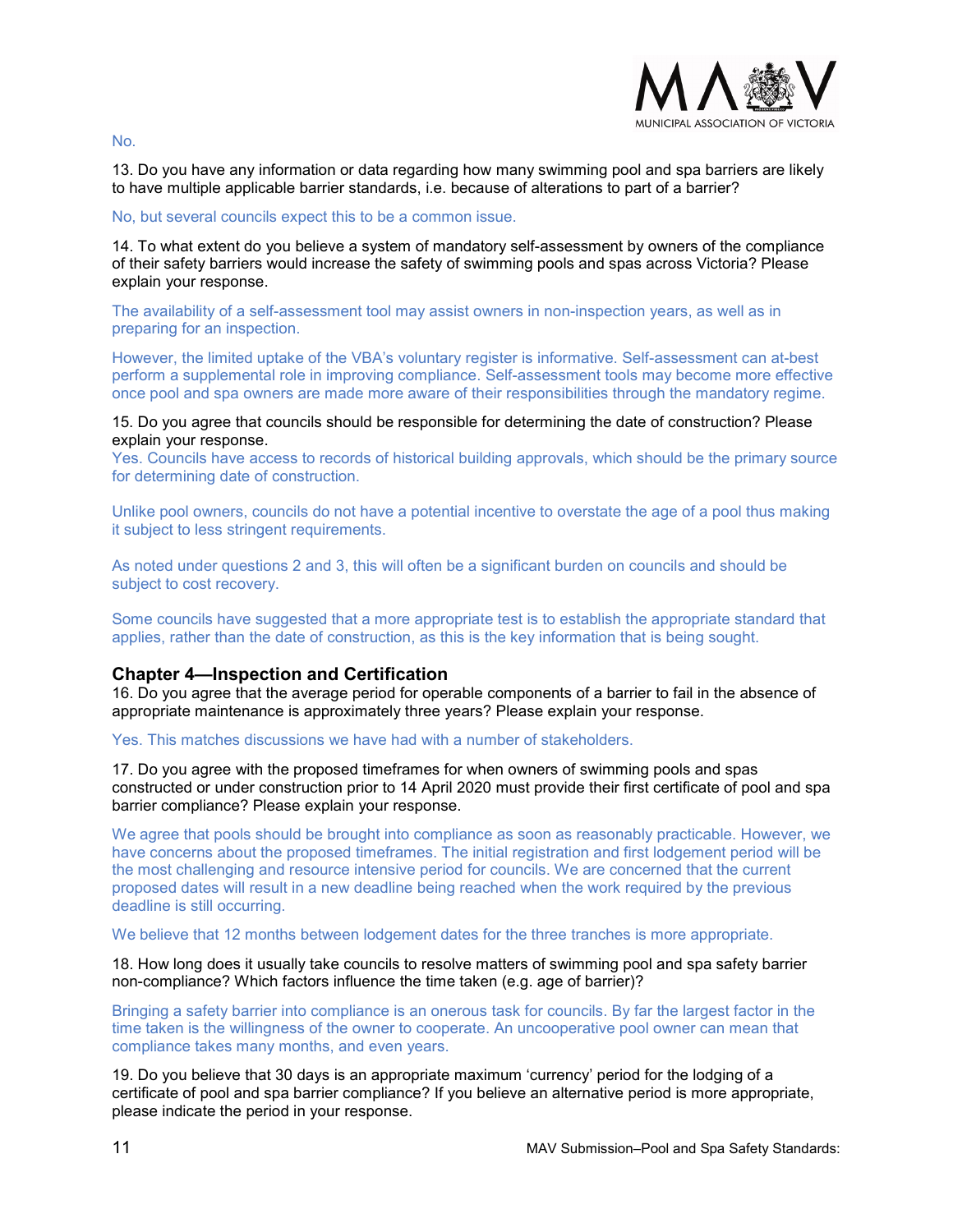

Yes.

20. If periodic inspection and certification of barriers is required under the new scheme, what is the most appropriate interval for requiring owners to provide a new certificate of barrier compliance? Please explain your response.

Three years is an appropriate interval to lodging a certificate of barrier compliance. This matches our understanding of the timeframes with which compliance issues will arise.

21. Do you consider the size of the existing cohort of registered building surveyors and building inspectors to be enough to support the efficient and effective operation of the proposed scheme? Please explain your response.

No. Building Surveyors and Inspectors are already in significant demand. A new class of practitioner is required to fulfil the proposed workload.

22. If the new building inspector (pool safety) class is to proceed, are the proposed qualification and experience requirements suitable for the proposed scope of work? Please explain your response.

Yes. We support the ability of the VBA to accept the relevance of experience under a practitioner other than an inspector or surveyor on a case-by-case basis. We think that inspectors being registered following a potentially short course with no practical experience would carry risk of inspections not being undertaken with due care or expertise.

23. Do you foresee any issues with applicants for the new building inspector (pool safety) class successfully meeting the proposed experience requirements? Please explain your response.

Initially there will likely be difficulties for new practitioners in gaining the required experience. However, as discussed in Question 22 experience forms an important part of the requirements for inspectors.

**Chapter 5—Procedures for dealing with non-compliant barriers**  24. How effective do you believe the current enforcement powers available to MBSs under the Building Act are at addressing non-compliance of swimming pool barriers? Please explain your response.

As discussed under question 18, bringing a safety barrier into compliance is currently an onerous process. This is exacerbated where an owner is unwilling to cooperate. Powers of entry are also heavily restricted with regard to residential premises where these pools are located.

25. Do you agree with the proposal to provide swimming pool and spa inspectors with discretion to oversee the rectification of minor instances of non-compliance? Please explain your response.

Yes. This will hopefully significantly reduce the instances where councils need to take a direct enforcement role. This will have benefits for both council resources and the speedy resolution of minor non-compliance.

26. Is it likely that there will be many instances of non-compliance identified where the inspector forms a belief that there is no significant and immediate risk to life or safety? Please explain your response.

Guidance will need to be provided to inspectors through a VBA practice note to provide them with some comfort around when they are not expected to refer issues immediately to councils.

27. Is the proposed maximum period of 20 business days the appropriate limit for the period that inspectors can provide owners to address non-compliance? Please explain your response.

Yes. This is an appropriate timeframe for rectification where there is not an immediate risk.

28. Are there any other criteria, apart from the immediacy of risk of young children gaining unsupervised access to the swimming pool or spa, that should be considered in prescribing matters for this purpose? Please explain your response.

No. This should be the basis for determining in what circumstances non-compliance should be immediately referred to council.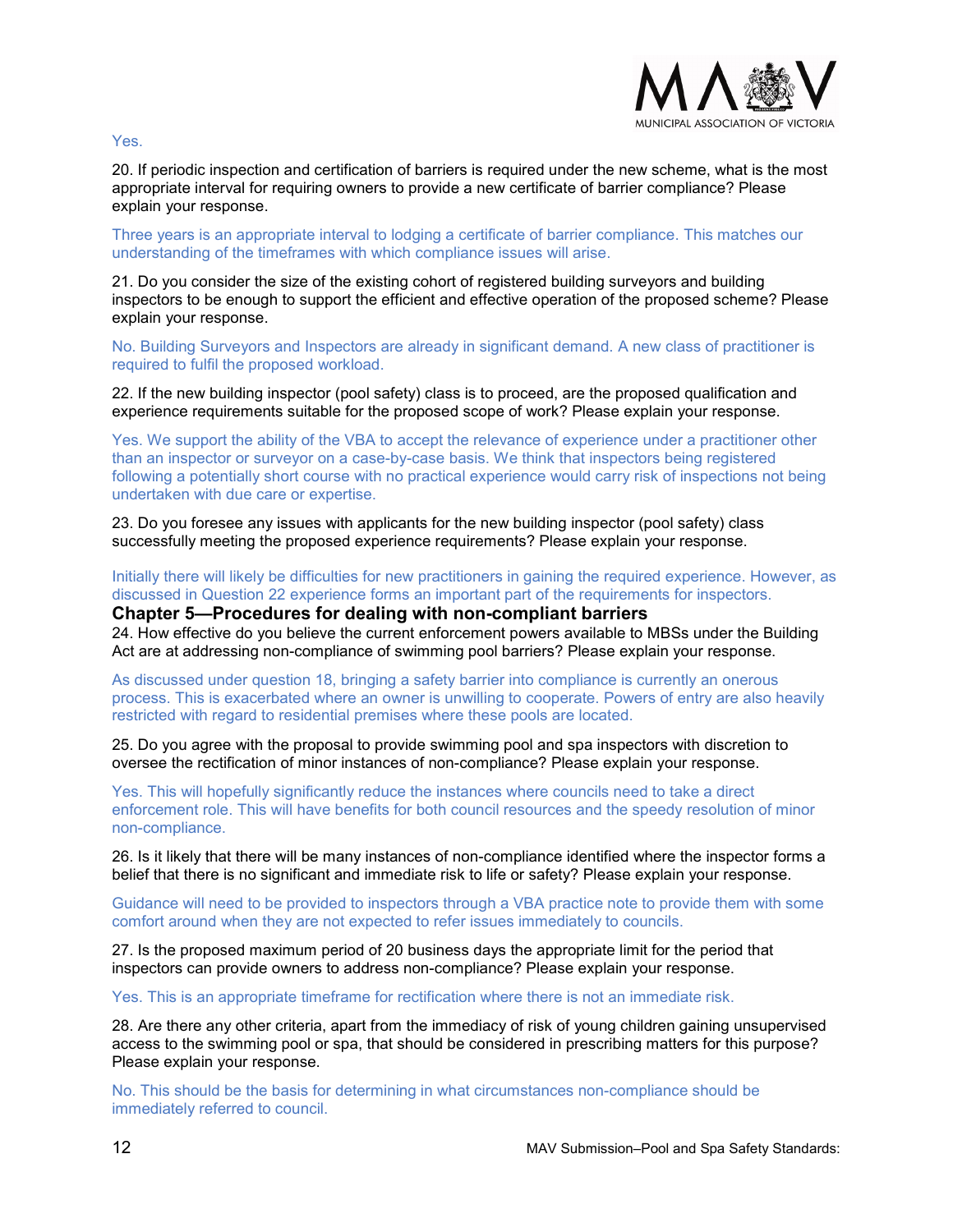

29. Are the non-compliance matters proposed to be prescribed as always requiring the immediate lodgement of a certificate of pool and spa barrier non-compliance with council appropriate? Please explain your response.

The four matters prescribed in draft Regulation 147ZF(c) appear sufficient. As addressed in Question 26, guidance will be required for inspectors around interpretation of when non-compliance does and does not pose a significant and immediate risk to life or safety.

Where possible, it may be appropriate to allow an inspector to address immediate safety issues themselves and then deal with other issues of compliance through a follow-up inspection, rather than immediately issue a certificate of non-compliance. This would increase the number of matters which could be dealt with without council involvement, as well as providing a more immediate remedy to improve safety compared to referring the mater to council.

Consideration should be given as to whether a prescribed period should apply to lodgement of a certificate of barrier non-compliance with council by an inspector. This would give increased certainty, rather than the current requirement for lodgement as soon as practicable.

30. Are there any matters that are not listed that should be prescribed in the proposed Regulations? Please explain your response.

No.

31. Is there an approach other than the proposed barrier improvement notice process, that would better assist councils to effectively and efficiently respond to non-compliance raised through lodgement of certificates of pool and spa barrier non-compliance? Please explain your response.

We hope the barrier improvement notice process will serve to bring many barriers into compliance. It is far simpler for councils to use this tool than existing tools under the Act.

Given the number of different powers available to the MBS, it would be beneficial to all parties for DELWP to work with councils, MAV, and the VMBSG to prepare guidance for MBSs. This would provide more certainty and consistency in the application of those powers.

DELWP should consider vesting the power to issue a barrier improvement notice in the MBS rather than council. This would be consistent with other powers under the Act and Regulations.

32. Do you agree that 14 days is a reasonable minimum period of time for owners to be required to comply with a barrier improvement notice issued by a council? Please explain your response.

Yes. Where a shorter period is justified due to an immediate risk, other options including emergency orders remain open to the MBS.

33. Do you believe the existing exemptions in items 3 and 4 of Schedule 3 to the Building Regulations cover repair, renewal, maintenance, or alterations work on a swimming pool or spa barrier? Please explain your response.

The existing exemptions are open to interpretation regarding in what circumstances they would apply to maintenance for a barrier fence.

34. Do you agree with the proposal to insert a new item into Schedule 3 that would exempt certain work involving replacement of parts of a swimming pool or spa barrier form the building permit requirements? Please explain your response.

#### Yes. See question 33.

35. Are the limitations on the proposed exemption relating to the replacement of safety barrier parts appropriate? Is it necessary to broaden or lessen the application of the proposed exemption in some manner? Please explain your response.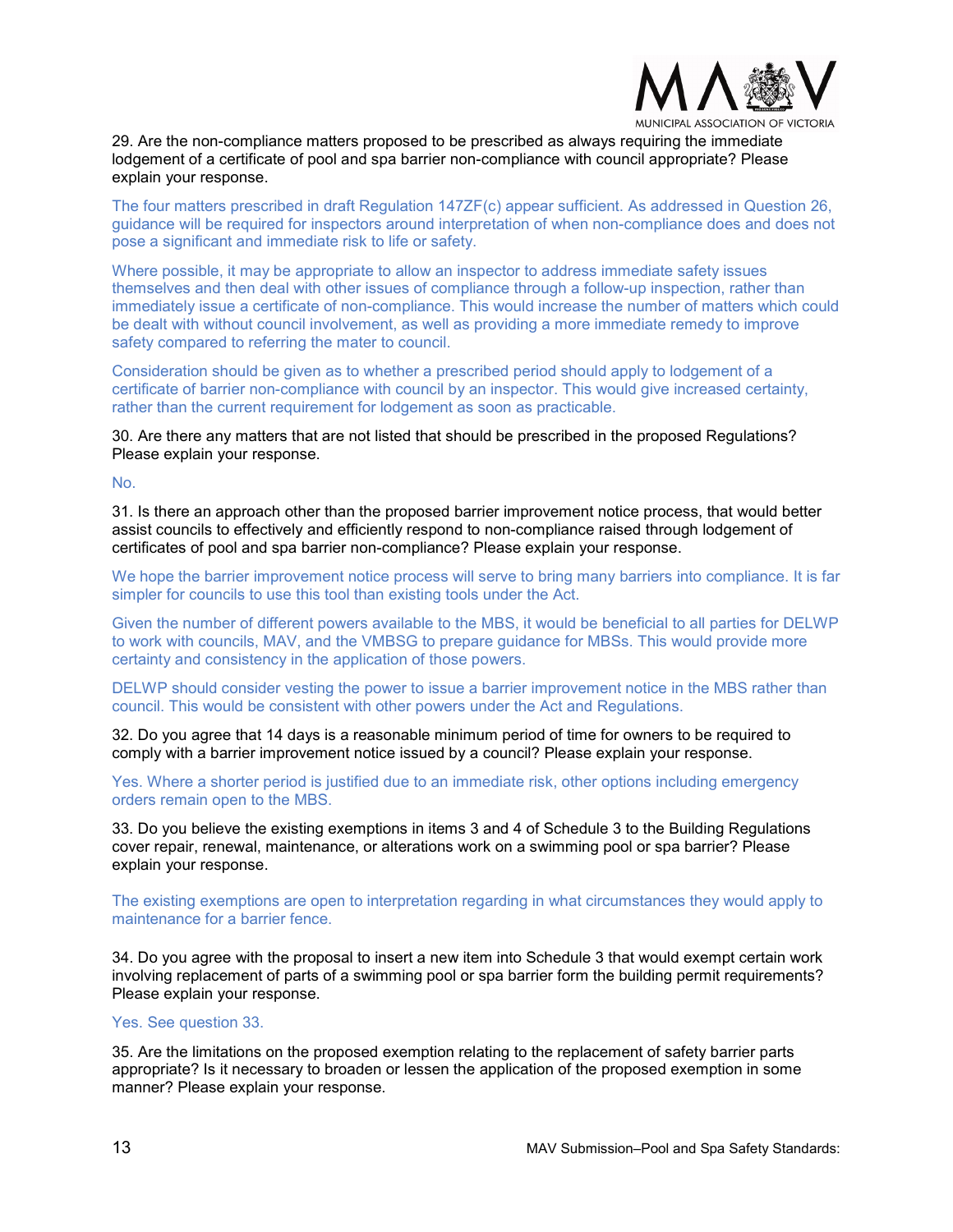

PAL ASSOCIATION OF VICTORIA

Yes, these restrictions appear appropriate. They allow a pool owner to have minor works carried out following an inspection, while recognising that some work should still require a building permit.

Inspectors will need to consider the timeframes of receiving a building permit when determining if the barrier is likely to be compliant within the required timeframes. This influences whether they should immediately issue a certificate of barrier non-compliance. Similarly, councils should have some regard to these timeframes when receiving a certificate of barrier non-compliance and deciding on their appropriate response.

Guidance on these matters would assist in ensuring a consistent response.

Inspectors must also give clear guidance to a pool owner whether or not they require a building permit for the rectification work required.

36. How much is it likely to cost owners to appoint a building surveyor to oversee building work to rectify a non-compliant safety barrier? Please explain your response.

Estimates we have received from councils range from \$300 at the lower end, up to \$1000 at the higher end.

#### **Chapter 6—Relocatable pools**

37. Do you have any data or information regarding the number of relocatable pools sold that have a depth of at least 300mm, but which do not constitute a 'structure' as discussed in section 6.6?

No.

38. Do you have a view as to whether an amendment to Building Act should be made to ensure that its requirements apply to all relocatable pools with a depth of at least 300mm? Please explain your response.

Relocatable pools are by far the most challenging aspect of these reforms.

While the drowning hazard presented by a pool relates to depth rather than the form the pool takes, we must also consider the practicability of enforcement.

There is not an effective way under the Building Act to regulate pools and spas that do not fall under the definition of a building or structure. This would require the Building Act, and thus councils under Section 212, to enforce barriers around single-piece inflatable pools, clamshell pools, etc. The Building Act is not conducive to such a task, nor are councils resourced to undertake it.

There must be significant community education alongside these changes. This must address not only which pools require registration, but also the risks associated with other pools and how to address them.

39. Are there alternative means for ensuring that landlords are not unfairly burdened by the actions of their tenants in relation to the erection of a relocatable pool? Please explain your response.

This must be primarily addressed through discussions with CAV and potential changes to the Residential Tenancies Act or regulations.

40. What is the current rate of compliance amongst relocatable pool owners applying for building permits to erect their pools?

Compliance is likely to be lower than that of permanent pools. Several councils believe current compliance rates for relocatable pools to be zero prior to inspection.

41. Do you support exempting the erection of all relocatable pools from the requirement to apply for a building permit? Please explain your response.

Yes. It is impractical to require relocatable pools to require a building permit to erect. Requiring this would also be a significant waste of the limited resources of building surveyors in Victoria. However, owners of relocatable pools must be made more aware of the requirements on them. This includes both the requirement to register a pool, as well as ensuring a compliant barrier fence is in place.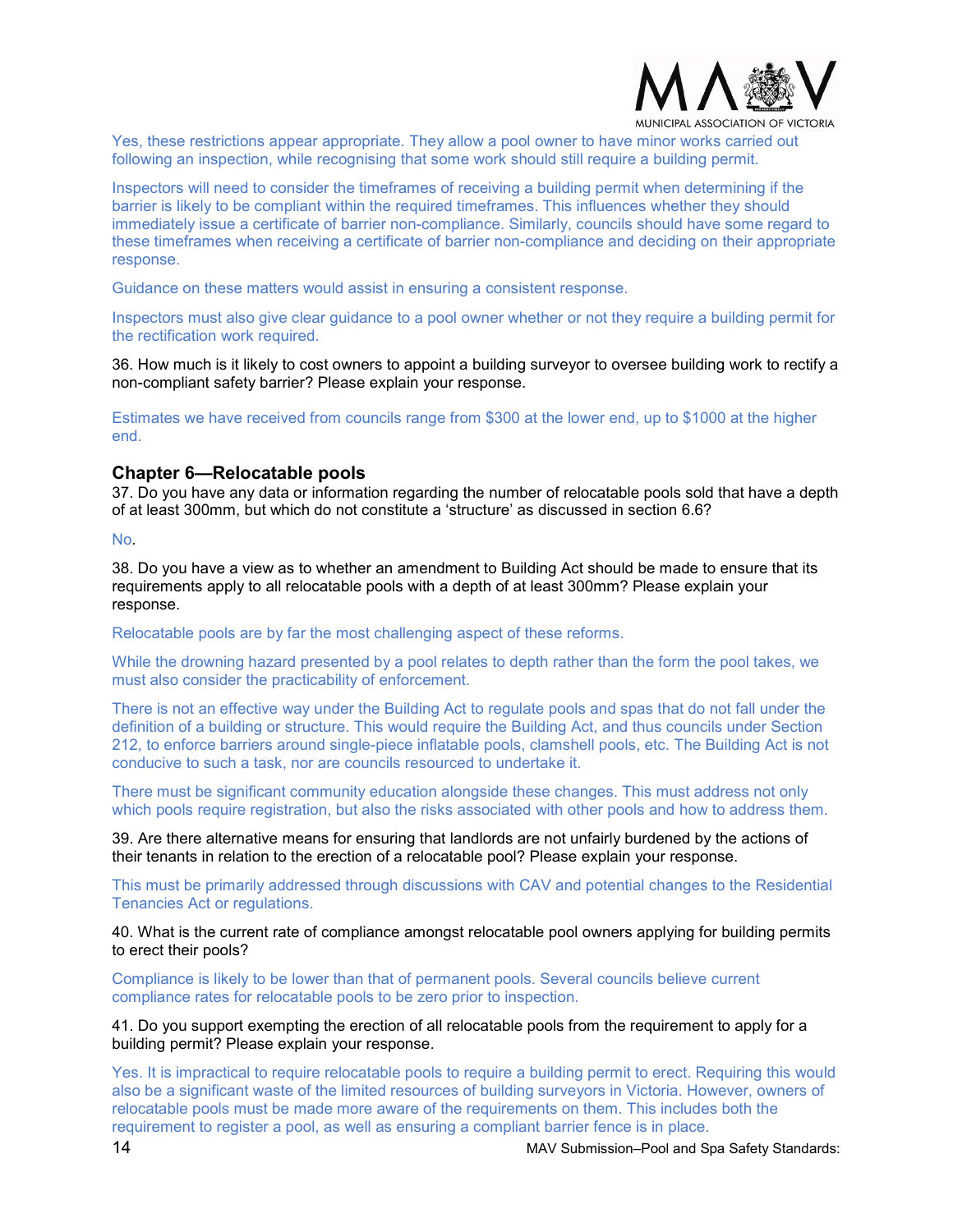

42. Do you agree that it is reasonable to only require the registration of a relocatable pool or spa once it has remained erected for three consecutive days? Please explain your response.

Yes. We agree that there should be a timeframe attached to this. Three days, being more than a weekend, appears to be a reasonable threshold to set.

#### 43. Do you believe that the registration requirement for relocatable pools and spas can be effectively enforced? Please explain your response.

This will be challenging for councils to enforce. If a council desires to, they could take a number of approaches to identify pools within their municipality. This includes aerial photography, building permit data, and real estate listings. These measures are largely impractical for relocatable pools. Identification of relocatable pools (where the owner does not register them voluntarily) will likely be complaint based.

The three-day threshold only applies to registration of a pool. Regardless of how long a pool is erected for, it must have a compliant barrier. If the MBS deems it appropriate, they have other powers available to ensure a compliant barrier is in place.

44. Do you have any information regarding how many relocatable pools are likely to be left in place for longer than three days?

Councils indicate that most relocatable pools are treated as semi-permanent and left erected and filled for long periods of time. However, proving a pool has been filled continuously will be extremely challenging for councils and likely lead to significant disputes with pool owners.

45. Do you think that the fee for the registration of a relocatable pool should be the same as for a permanent pool? If not, please indicate an appropriate fee and the reasons why the registration fees should be different.

#### Yes, they should be the same.

46. Do you agree with the proposed requirement that councils will nominate when the first certificate of pool and spa barrier compliance is required to be provided for a relocatable pool or spa, not being more than 30 days after it was registered? Please explain your response.

Yes. Thirty days strikes a balance between allowing reasonable time for an owner to arrange an inspection, and ensuring the barrier is compliant in a timely manner. Standard notification of this date should draw the owner's attention to the potential need for rectification work, and advise them to incorporate that in their timing of an inspection.

#### **Chapter 7—Additional regulatory options considered**

47. To what extent do you believe mandatory CPR signage would contribute to a reduction in fatal drownings and lessen the impacts of non-fatal drownings of young children in private swimming pools and spas across Victoria? Please explain your response.

We support the position of Life Saving Victoria to require mandatory CPR signage. The purchase and placement of CPR signage represents minor additional cost to a pool or spa owner. In addition to the potential benefits to proper performance of CPR, signage would serve as a reminder to potential drowning risks.

48. To what extent do you believe a mandatory warning notice like that required in NSW would promote the safe use of private swimming pools and spas across Victoria? Please explain your response.

If desired, this could be incorporated into an approved form of CPR signage.

49. Do you believe the Building Regulations should allow for lockable spa lids to be used as an alternative means of complying with the requirement for spas to be enclosed by a compliant safety barrier in Victoria? Please explain your response.

We do not believe lockable spa lids have been demonstrated to provide adequate protection compared to barrier fences.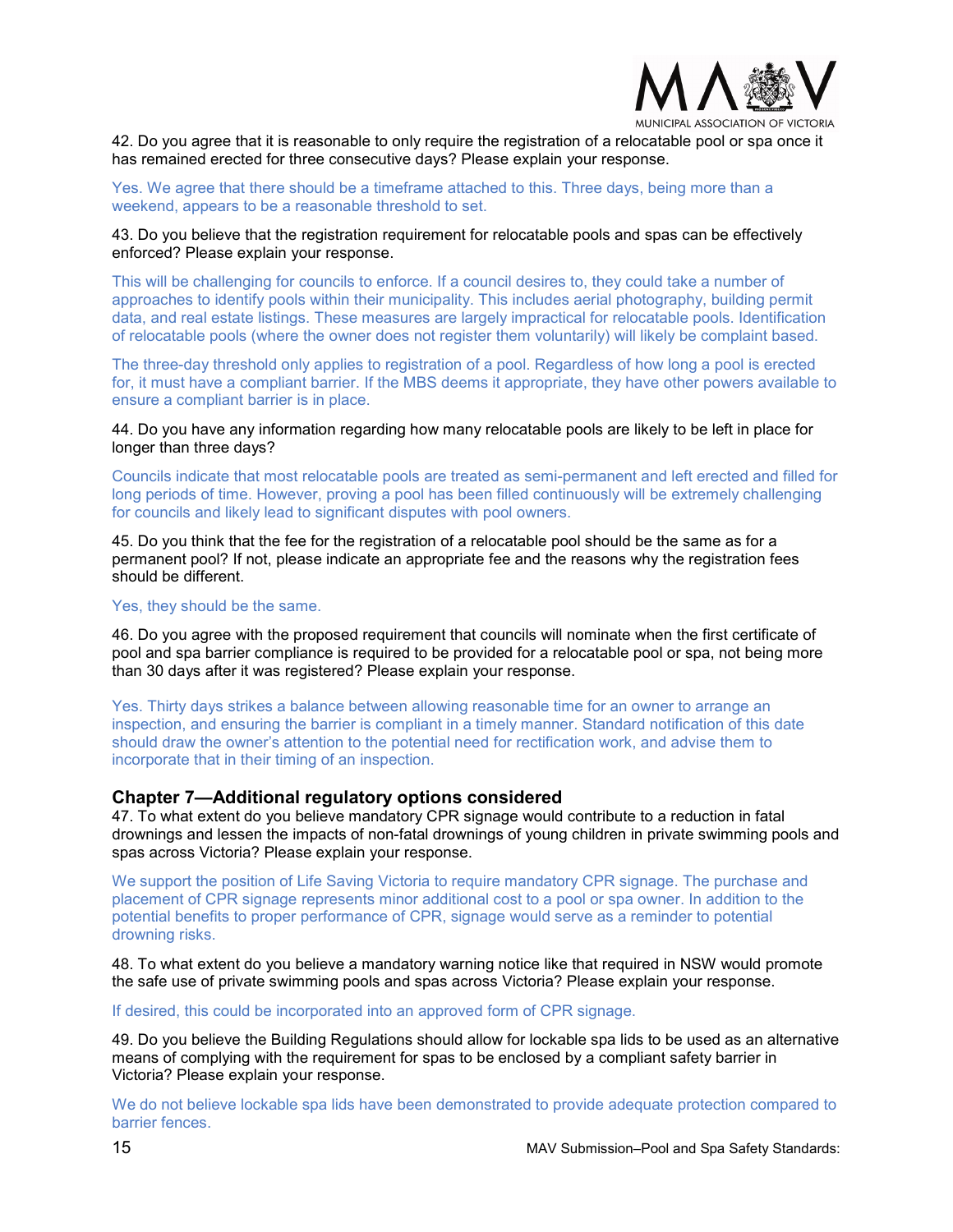

In addition to this, by their nature lockable lids must be able to be fixed in an open position to allow for use of the spa. This is fundamentally inconsistent with the rationale that barrier fences must be selfclosing.

50. If you agree that lockable spa lids are an acceptable alternative to a safety barrier, are there any limitations on the types of lids that should be accepted? Please explain your response.

N/A

51. If lockable spa lids are accepted as an alternative to a safety barrier, what is an appropriate method of ensuring that they are effective in preventing access to the spa by young children? For example, is it necessary that they be inspected by an independent third party; or, should owners be required to use a self-assessment checklist; or is there another mechanism?

As above, we do not support the use of lockable spa lids as an alternative to a barrier fence.

If spa lids were allowed as an alternative, they should be inspected in a similar manner to barrier fences and not by self-assessment.

#### **Chapter 10—Implementation, evaluation and forward work program**

52. Do you believe including information regarding certificates of pool and spa barrier compliance in the due diligence checklist under sale of land obligations would promote the safety of swimming pools and spas across Victoria? Please explain your response.

Yes. It is important that land owners are made aware of obligations they have with regards to swimming pools and spas. However, this alone is not sufficient (see Question 53).

53. Do you think amending regulation 51(1) of the Building Regulations so potential purchasers can request information regarding the existence of a certificate of pool and spa barrier compliance from the relevant council is sufficient to allow them to fully inform themselves regarding the status of a pool or spa? Please explain your response.

Where a pool or spa exists, the most recent certificate (whether for compliance or non-compliance) should be required to be included in the Vendor Statement prepared under Section 32 of the Sale of Land Act. We recognise this would require legislative change. We strongly urge that DELWP further discuss this with Consumer Affairs Victoria and the relevant Minister.

Requirements under Section 32 would be the best method to ensure that the potential buyer is aware of their future responsibilities and the current condition of the pool or spa. The ability for a potential buyer to proactively seek out the existence of a certificate does not achieve the same end.

54. Have you ever purchased a property with a swimming pool or spa? If so, what was the condition of the safety barrier?

N/A

55. Do you think including a compliance certificate as part of the prescribed information under the Residential Tenancies Act 1997 would promote the safety of swimming pools and spas across Victoria? Please explain your response.

Yes. This would assist in ensuring compliance and educating renters about compliance and the risk posed by a pool.

56. Do you think including a certificate of compliance on the condition report for residential rental properties would promote the safety of swimming pools and spas across Victoria? Please explain your response.

#### Yes. See Question 55.

57. Do you have any information regarding how many residential rental properties have swimming pools or spas?